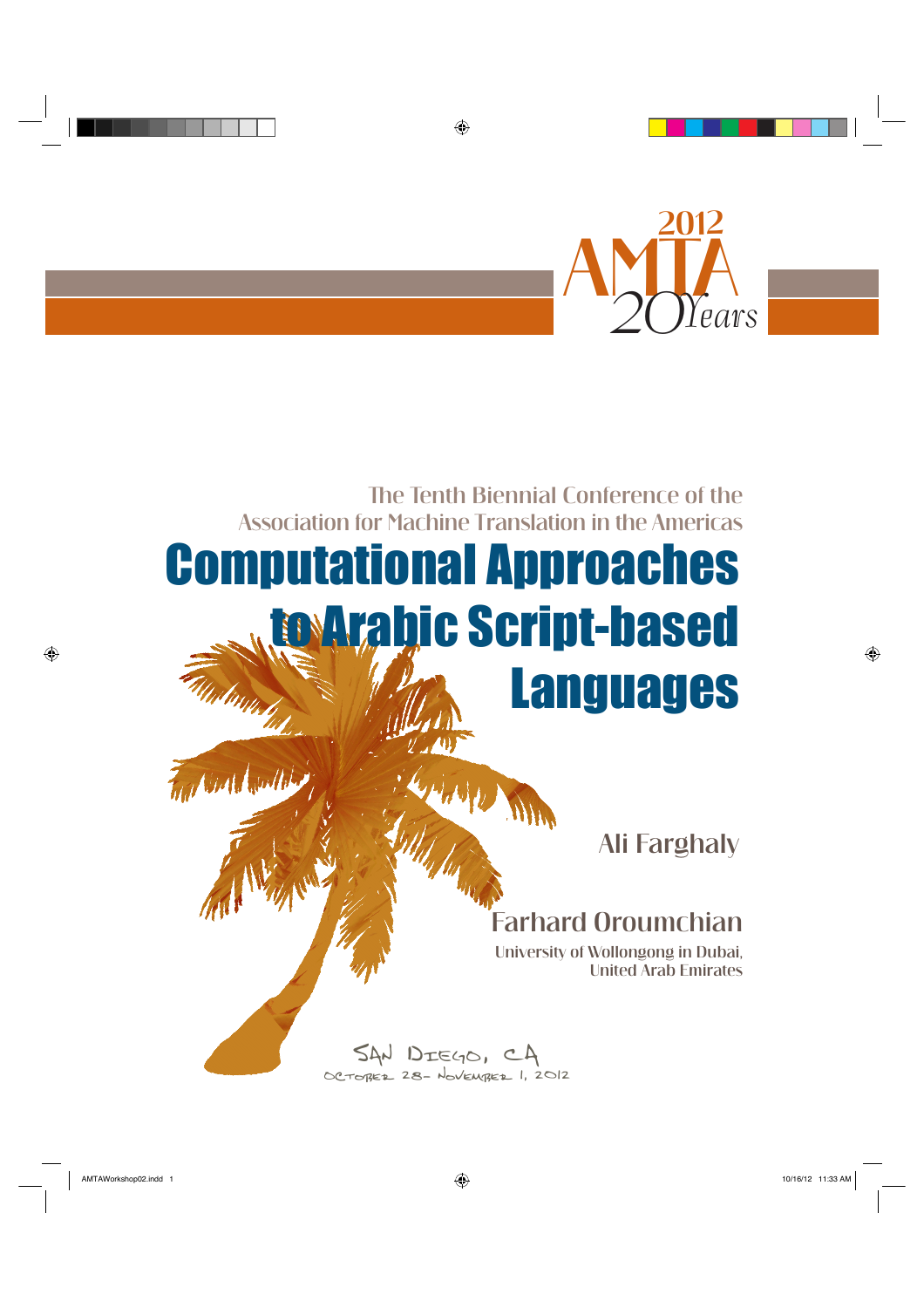# ذ د ح خ ه ع غ ف ف ق ث ص ض ط ك م ن ت ا ل ب ي س ش ظ ز و ة ى لا ر ؤ ء ئ

پ چ ج ح خ ه ع غ ف ق ث ص ض گ ک م ن

ت | The Fourth Workshop on | مط ذ د ح خ ه ع غ ف ف ق ث ص ض ط ك م ن ت ا Script-based Languages ل ب ب ب ال س مع الم السم السم المسلم المراس المسلم المراس المسلم المسلم المسلم المسلم المسلم المسلم المسلم الم<br>توسيع المسلم المسلم المسلم المسلم المسلم المسلم المسلم المسلم المسلم المسلم المسلم المسلم المسلم المسلم المسلم Computational Approaches to Arabic Proceedings

**AMTA 2012 - San Diego, CA , USA**

پ چ ج ح خ ه ع غ ف ق ث ص ض گ ک م ن **November 1, 2012**

 $\mathbf{F}$  is the set of the set of the set of the set of the set of the set of the set of the set of the set of the set of the set of the set of the set of the set of the set of the set of the set of the set of the set of

ذ د ح خ ه ع غ ف ف ق ث ص ض ط ك م ن ت ا

ت ا ل ب ی س ش و ئ د ذ ر ز

پ چ ج ح خ ه ع غ ف ق ث ص ض گ ک م ن

ل ب ي س ش ظ ز و ة ى لا ر ؤ ء ئ

**ALI FARGHALY** 

FARHAD OROUMCHIAN (Eds.)

ط ظ ذ د ح خ ه ع غ ف ف ق ث ص ض ط ك م ن ب ي س ش ظ ز و ة ى لا ر ؤ ء ئ پ چ ج ح خ ه ع غ ف ق ث ص ض گ ک م ن  $\mathbf{t} \cdot \mathbf{t}$  , the function of  $\mathbf{t}$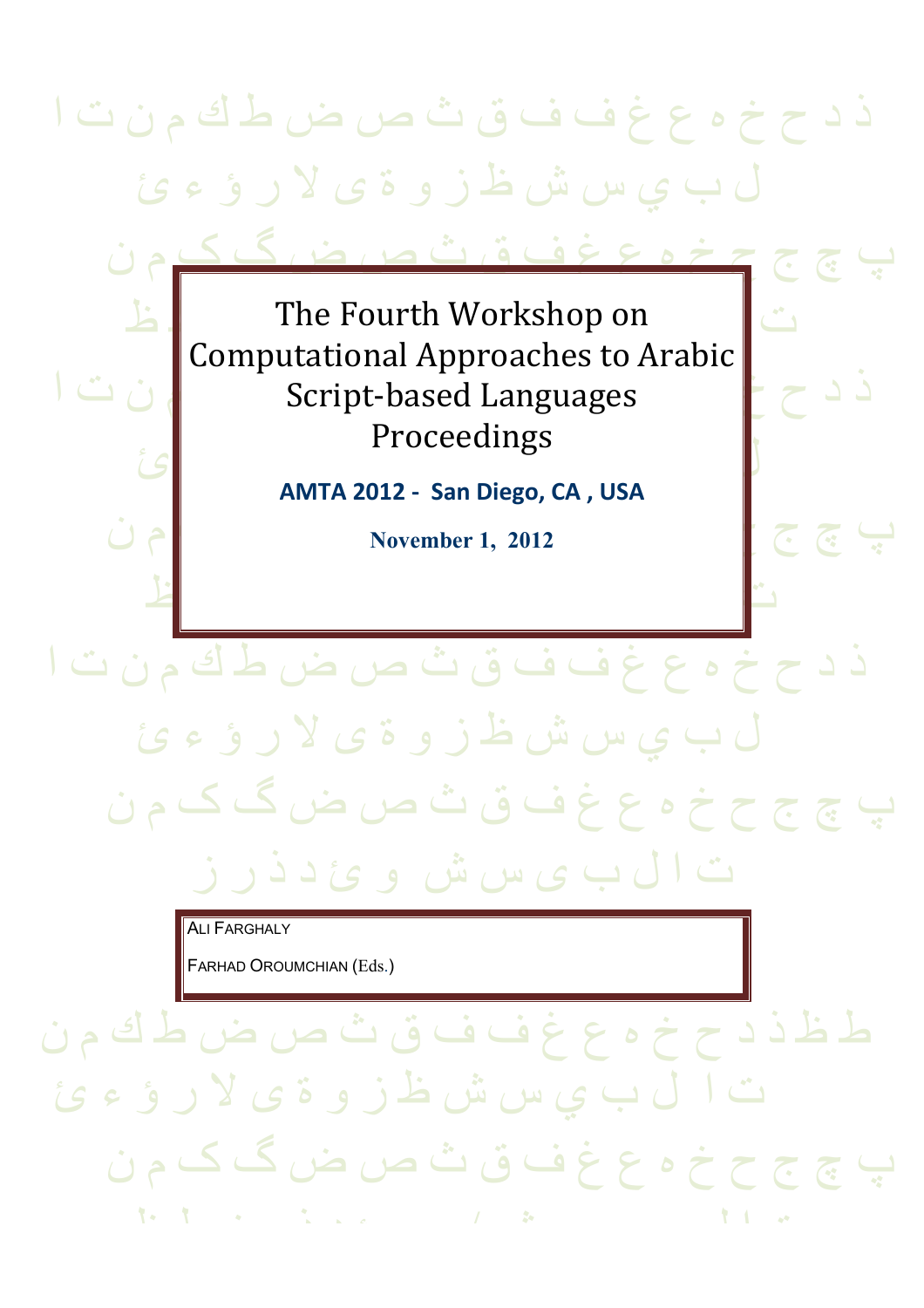## Preface

This is the fourth of a series of workshops designed to bring together researchers working in all languages that use the Arabic script. The absence of short vowels and other diacritic marks from the Arabic script greatly compounds the ambiguity problem which challenges NLP applications. The historical interaction between the Arabic language and culture on the one hand and the other languages and cultures that adopted the Arabic script created a lasting commonality among all Arabic script-based languages. For example a named entity recognition system in any Arabic script-based language has to deal with the problem of the lack of capitalization, the absence of short vowels, and the lack of the strict format of names that is usually observed in Western names. For example, concepts such as last names, given names, maiden names, other name are not often adhered to in names of people in countries that use the Arabic scripts. This workshop dedicates a whole session to the discussion of name matching and named entity recognition.

Since this workshop is hosted by AMTA 2012, it is not surprising to see more than a third of the accepted papers deal directly with issues Arabic and Farsi machine translation. These papers deal with challenging problems in machine translation such as the translation of idiomatic and multi word expressions, the problem of translating discourse connectives and the issues encountered in the design of open domain machine translation systems for Farsi.

We look forward to our fifth workshop which we hope we have more papers on languages other than Arabic and more work that compares challenges and solutions in one task across different Arabic script-based languages.

November 2012 **Ali Farghaly**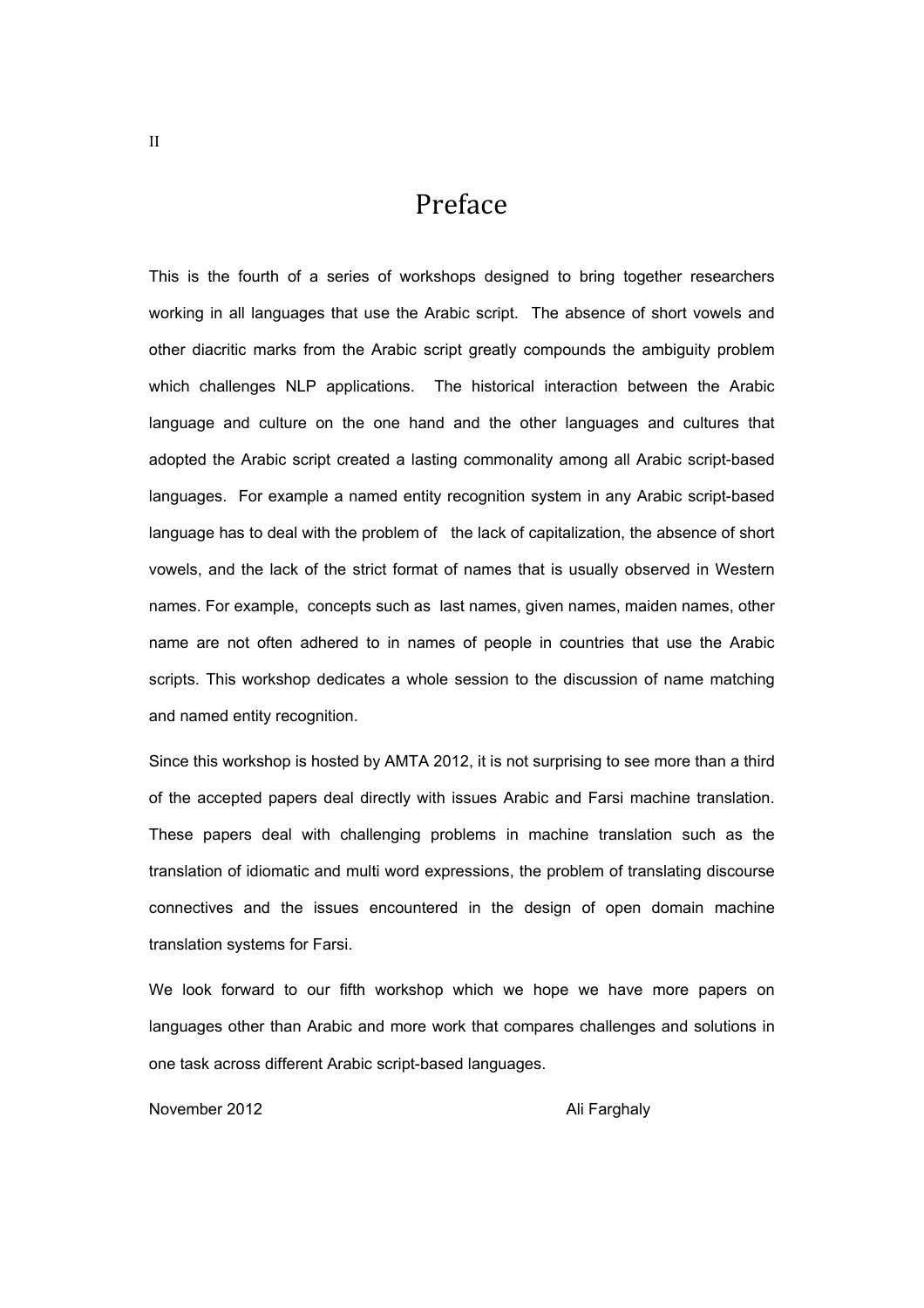### **ORGANIZATION**

ORGANIZING COMMITTEE

ALI FARGHALY

STANFORD UNIVERSITY AND MONTEREY PENINSULA COLLEGE, USA

FARHAD OROUMCHIAN

UNIVERSITY OF WOLLONGONG AT DUBAI, UNITED ARAB EMIRATES

INVITED SPEAKER

HASSAN SAWAF

CHIEF SCIENTIST, SAIC, USA

TITLE OF THE TALK:

More Than 20 Years of Machine Translation of Arabic-Script Languages: Overview of the History of Diverse Challenges in Research and Deployment

#### PROGRAM COMMITTEE

| <b>TIM BUCKWALTER</b>          | UNIVERSITY OF MARYLAND, USA             |
|--------------------------------|-----------------------------------------|
| <b>VIOLETTA CAVALLI-SFORZA</b> | AL AKHAWAYN UNIVERSITY, MOROCCOA        |
| <b>SHERRI CONDON</b>           | MITRE, USA                              |
| <b>MONA DIAB</b>               | <b>COLUMBIA UNIVERSITY, USA</b>         |
| <b>SARMAD HUSSAIN</b>          | <b>CRULP, PAKISTAN</b>                  |
| <b>FARHAD OROUMCHIAN</b>       | UNIVERSITY OF WOLLONGONG IN DUBAI, UAE  |
| <b>KHALED SHAALAN</b>          | THE BRITISH UNIVERSITY IN DUBAI, UAE    |
| <b>AHMED RAFEA</b>             | THE AMERICAN UNIVERSITY IN CAIRO, EGYPT |
| <b>IMED ZITOUNI</b>            | IBM, USA                                |

III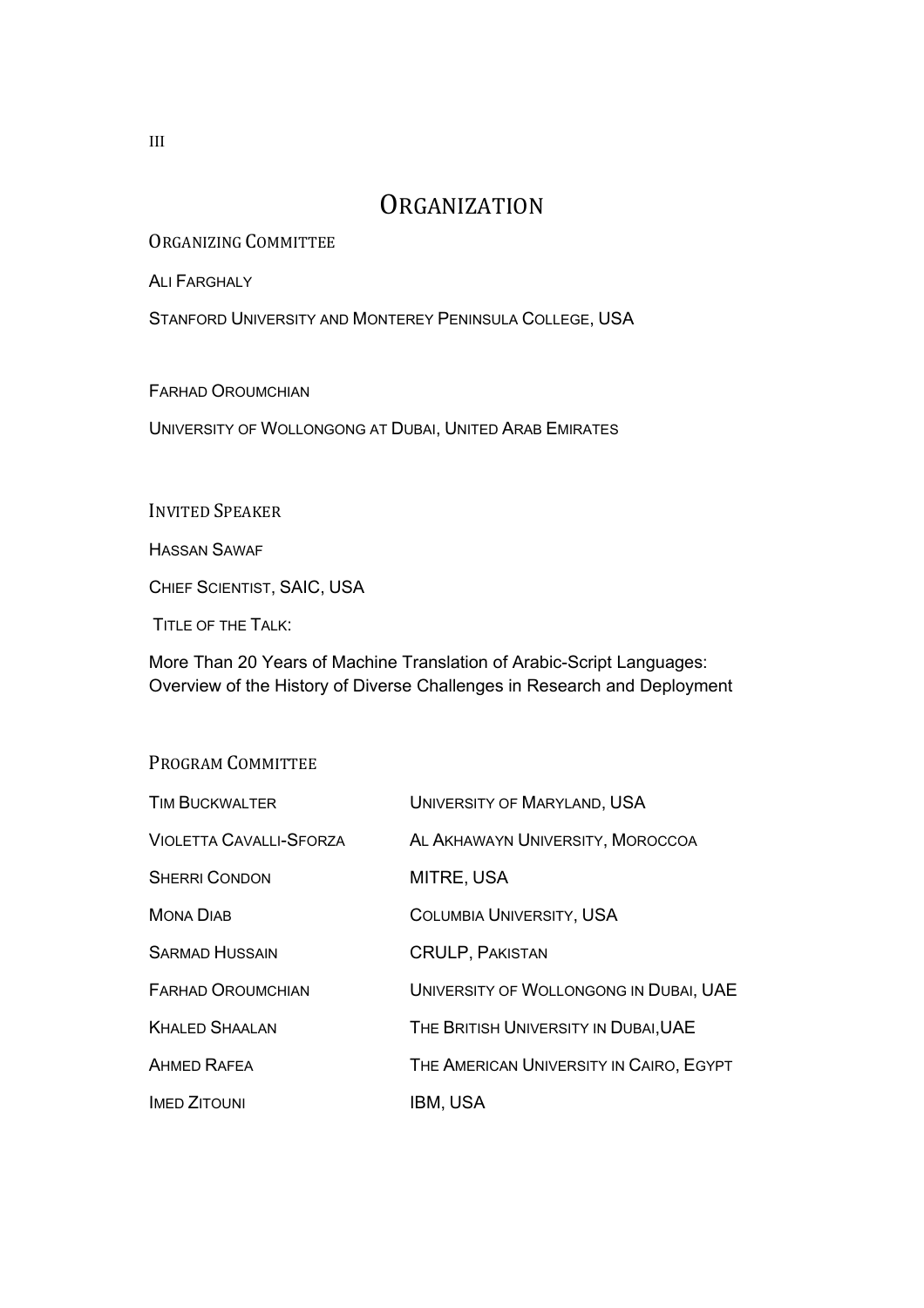| <b>AZADEH SHAKERY</b>          | UNIVERSITY OF TEHRAN, IRAN                   |
|--------------------------------|----------------------------------------------|
| <b>KARIM BOUZOUBAA</b>         | MOHAMED VTH AGDAL UNIVERSITY, MOROCCO        |
| <b>MOAHEMED ATTIA</b>          | <b>BRITISH UNIVERSITY IN DUBAI, UAE</b>      |
| <b>ASHRAF ELNAGAR</b>          | THE AMERICAN UNIVERSITY IN SHARJAH, UAE      |
| <b>NAJEH HAJLAOUI</b>          | <b>IDIAP RESEARCH INSTITUTE, SWITZERLAND</b> |
| <b>MOHAMED EMAD</b>            | <b>CARNEGIE MELLON UNIVERSITY, QATAR</b>     |
| <b>MEHRNOUSH SHAMSFARD</b>     | SHAHID BEHESHTI UNIVERSITY, IRAN             |
| <b>GHOLAMREZA GHASSEM-SANI</b> | SHARIF UNIVERSITY OF TECHNOLOGY, IRAN.       |
| ZAHER AL AGHBARI               | THE AMERICAN UNIVERSITY IN SHARJAH, UAE      |

IV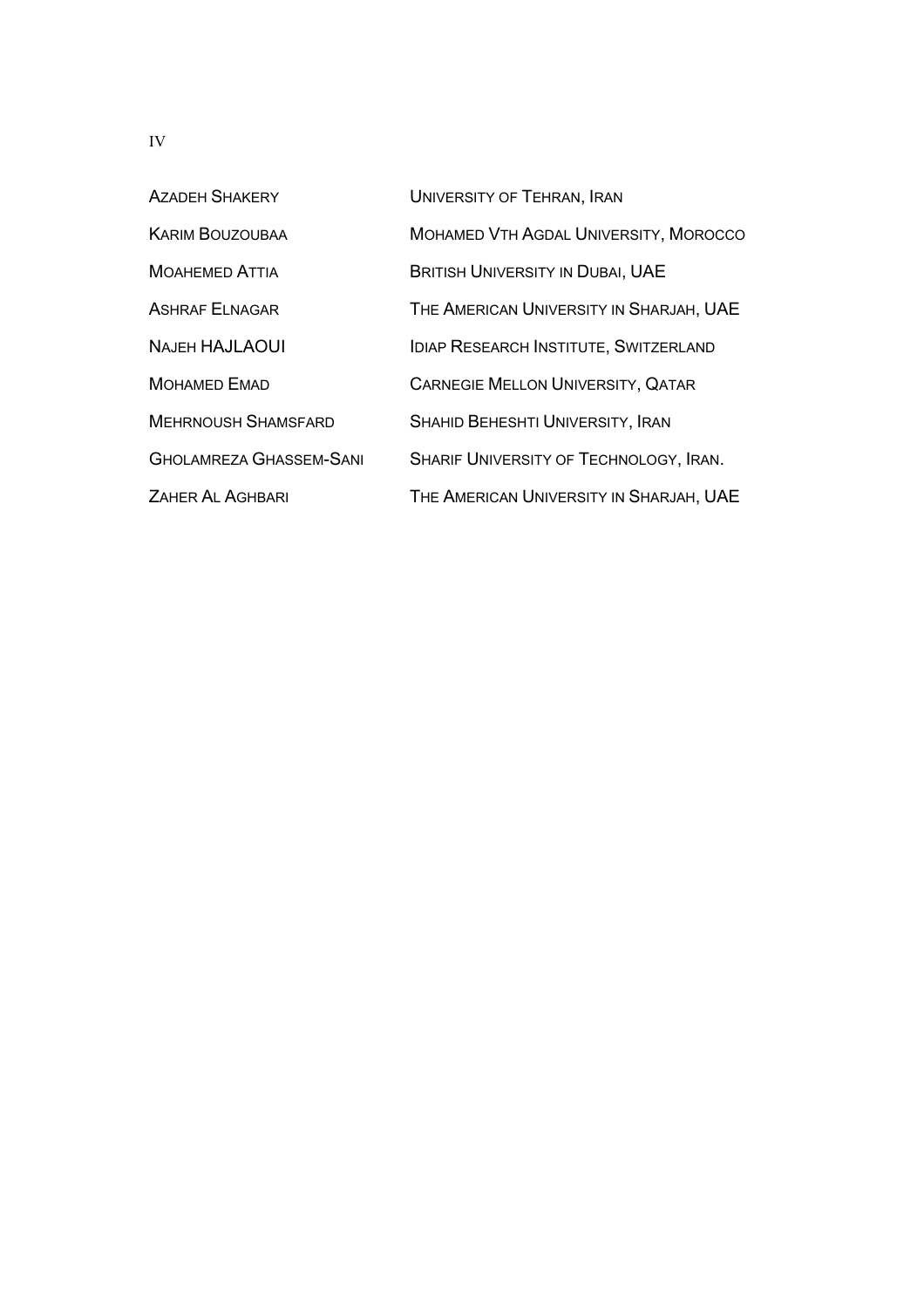## WORKSHOP PROGRAM

OPENING SESSION

*9:00 – 9:30 Ali Farghaly, Organizer* **Commonalities in Arabic Script-based Languages: An Example from Name Matching**

SESSION 1

*9:30 – 10:30 Hassan Sawaf, Invited Speaker* **More than 20 years of Machine Translation of Arabic-Script Languages: Overview of the History of Diverse Challenges in Research and** 

**Deployment"** 

#### 10:30 – 11:00 BREAK

SESSION 2 MACHINE TRANSLATION

**11:00 – 11:30 Translating English Discourse Connectives into Arabic: a Corpus-based Analysis and an Evaluation Metric**

> *Najeh Hajlaoui and Andrei Popescu-Belis* Idiap Research Institute

**11:30 – 12:00 Idiomatic MWEs and Machine Translation. A Retrieval and Representation Model: the AraMWE Project**

> *Giuliano Lancioni and Marco Boella Roma Tre University, Italy, 2Rome University "La Sapienza", Italy*

#### **12:00 - 12:30 Developing an Open-domain English-Farsi Translation System Using AFEC: Amirkabir Bilingual Farsi-English Corpus**

*Fattaneh Jabbari, Somayeh Bakhshaei, Seyed Mohammad Mohammadzadeh Ziabary and Shahram Khadivi Amirkabir University of Technology, Terhan, Iran*

12:30 – 2:00 LUNCH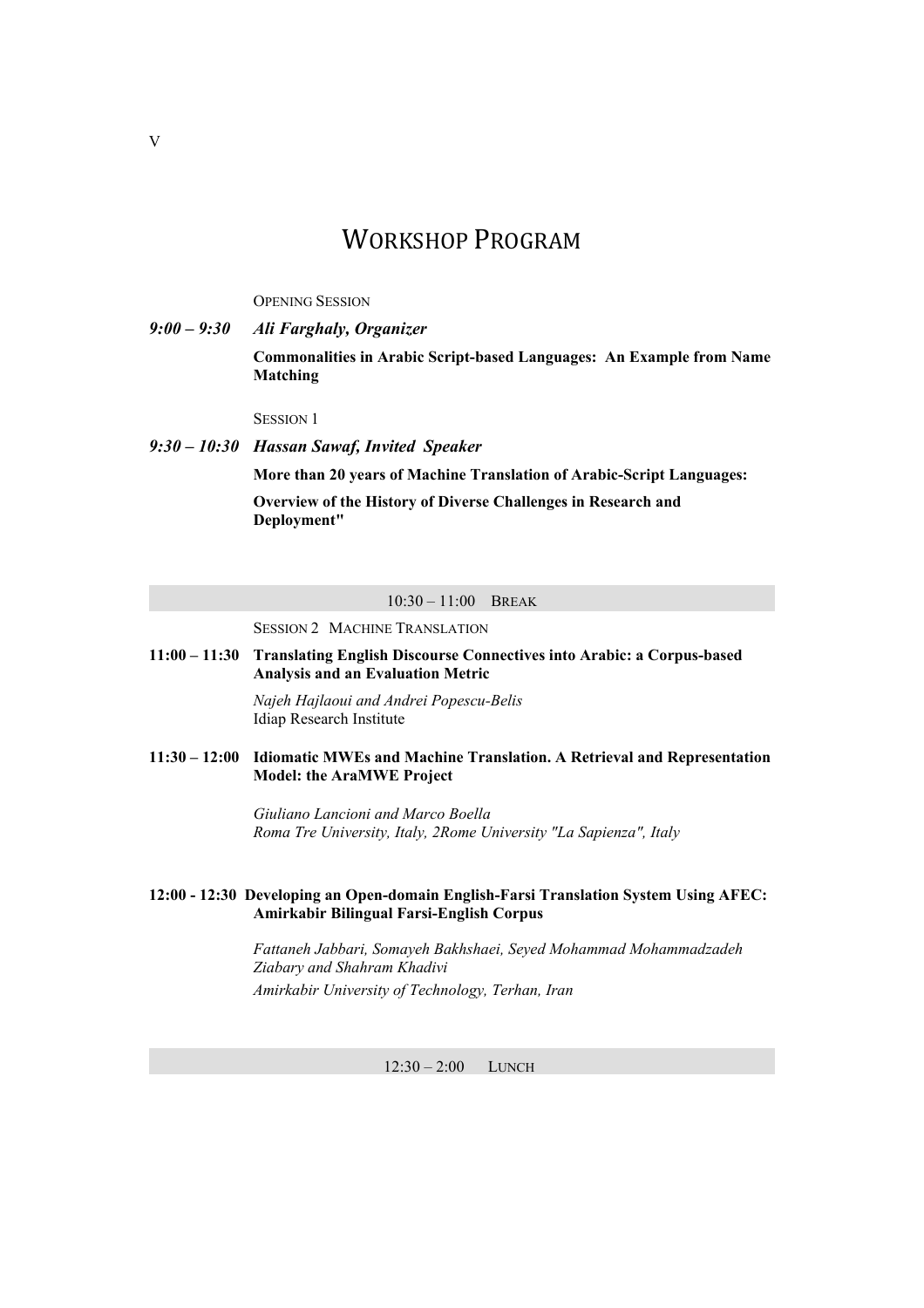SESSION 3 ENTITY RECOGNITION

#### **2:00 – 2:30 ARNE - A tool for Named Entity Recognition from Arabic text** *Carolin Shihadeh and Günter Neumann DFKI, Saarbr¨ucken, Germany*

**2:30 – 3:00 Approaches to Arabic Name Transliteration and Matching in a Software Knowledge Base**

> *Brant Kay and Brian Rineer SAS Institute Inc., Cary, North Carolina, USA*

#### **3:00 – 3:30 Using Arabic transliteration to improve word alignment from French-Arabic parallel corpora**

 *Houda Saadane, Nasredine Semmar, Ouafa Benterki and Christian Fluhr LIDILEM - Université Stendhal Grenoble 3, Cedex, France Institut Supérieur Arabe de Traduction, Bir Mourad Raïs, Algérie*

3:30 – 4:00 BREAK

SESSION 4 SENTIMENTS AND MORPHOLOGICAL TAGGING

#### **4:00 – 4:30 Preprocessing Egyptian Dialect Tweets for Sentiment Mining**

*Amira Shoukry and Ahmed Rafea The American University in Cairo, Cairo, Eygpt*

#### **4:30– 5:00 Rescoring N-Best Hypotheses for Arabic Speech Recognition: A Syntax-Mining Approach**

 *Dia Eddin AbuZeina, Moustafa Elshafei, Husni Al-Muhtaseb and Wasfi Al-Khatib Palestine Polytechnic University, Hebron, Palestine*

*King Fahd University of Petroleum and Minerals, Saudi Arabia*

#### **5:00 - 5:30 Morphological Segmentation and Part of Speech Tagging for Religious Arabic**

*Emad Mohamed Carnegie Mellon University Qatar*